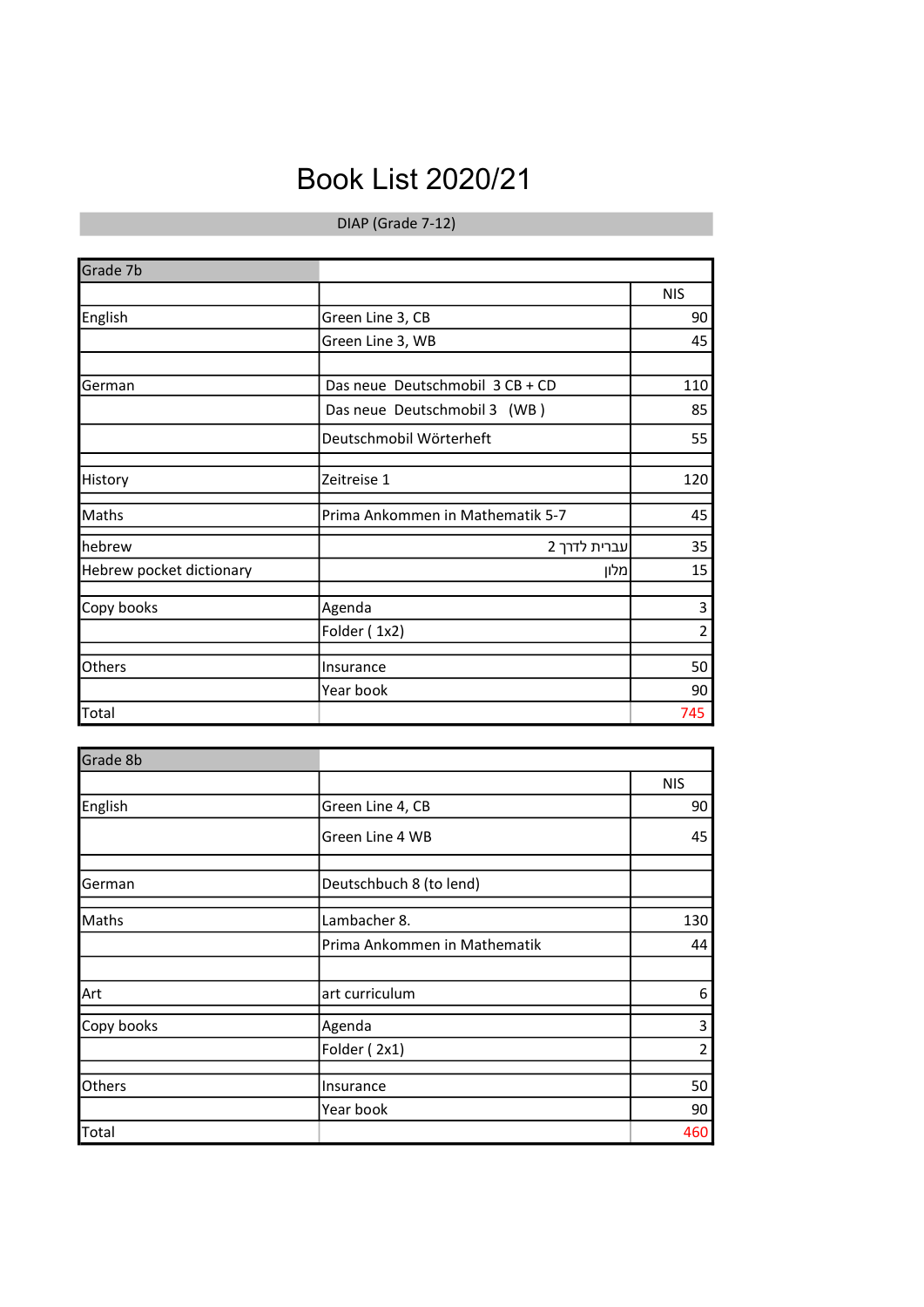| Grade 9b   |                                      |            |
|------------|--------------------------------------|------------|
|            |                                      | <b>NIS</b> |
| English    | Green Line 5, CB                     | 90         |
|            | Green Line 5 WB                      | 45         |
| German     | Deutschbuch 9 (to lend)              |            |
|            | Grammatik aktiv B2, Cornelsen        | 85         |
|            | Grosswörterbuch DAF (einspr.)        | 135        |
| Maths      | Lambacher 9.                         | 130        |
| Biology    | <b>Biologie Gesamtband Oberstufe</b> | 180        |
| History    | Zeitreise2                           | 120        |
| Copy books | Agenda                               | 3          |
|            | Folder (2X1)                         | 2          |
| Others     | Insurance                            | 50         |
|            | Year book                            | 90         |
| Total      |                                      | 930        |

| Grade 10b  |                                 |            |
|------------|---------------------------------|------------|
|            |                                 | <b>NIS</b> |
| English    | <b>Green Line Transition</b>    | 90         |
|            | Green Line Transition, workbook | 40         |
| German     |                                 |            |
|            |                                 |            |
| Maths      | Lambacher 10 Allgemeine Ausgabe | 130        |
|            |                                 |            |
| Copy books | Agenda                          | 3          |
|            | Folder (2x1)                    | 2          |
|            |                                 |            |
| Others     | Insurance                       | 50         |
|            | Year book                       | 90         |
| Total      |                                 | 405        |